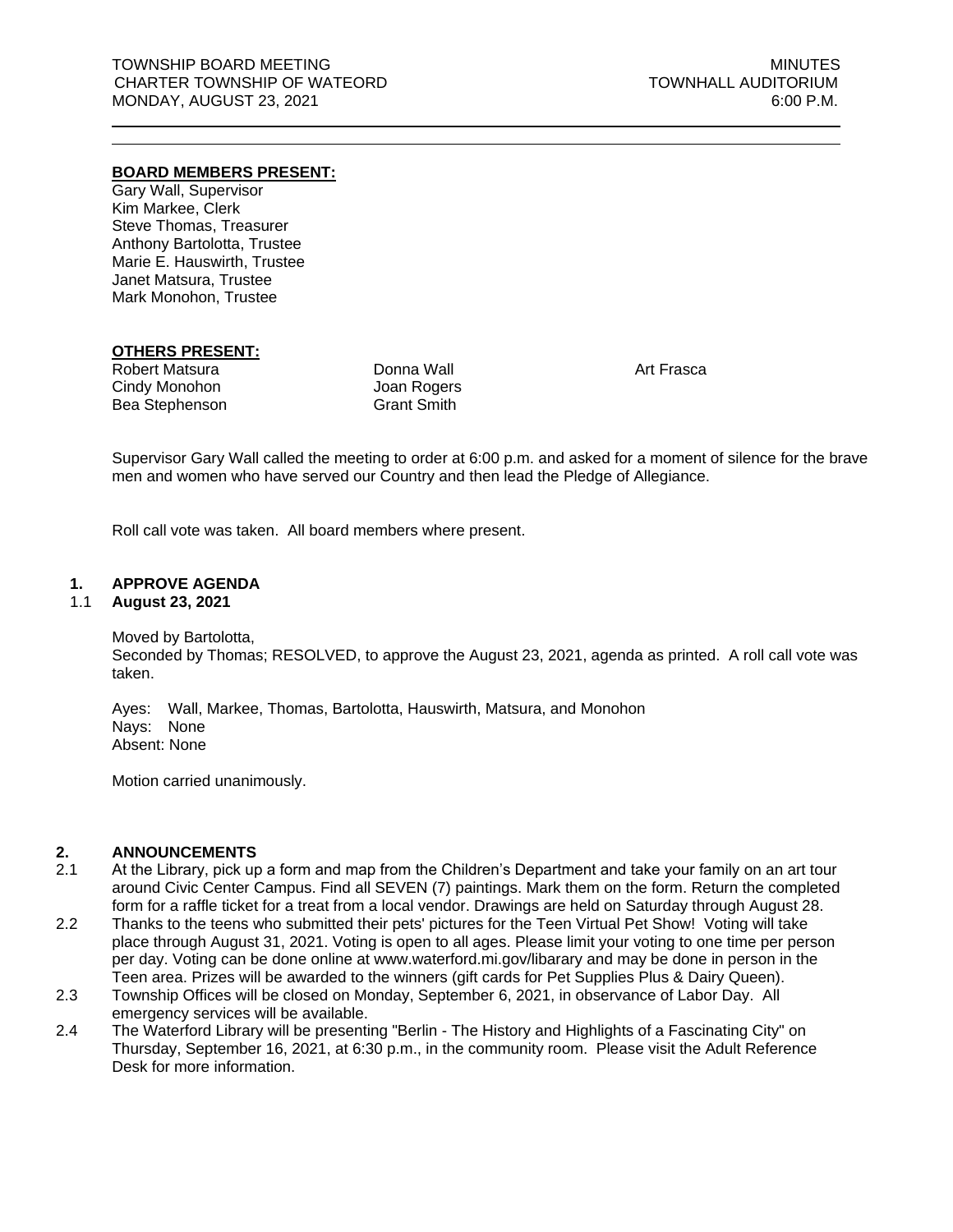- 2.5 Tickets are now on sale for Waterford's 27th Annual Business Recognition Awards Breakfast! Join us Friday, September 17, 2021, at 7:15 a.m. at Overtyme's Fireside Lounge where we're excited to acknowledge the longevity, commitment, community service, and beautification efforts of the Waterford business community! Tickets are \$20 each and may be purchased online at www.waterfordmi.gov or from the Waterford Township Supervisor's office at 248-674-6201 or [supervisor@waterfordmi.gov.](mailto:supervisor@waterfordmi.gov)
- 2.6 Inside Out, an outdoor art exhibition sponsored by the Detroit Institute of Art that brings artwork to the Waterford Township Civic Center Campus has now opened and will run through October. Seven reproductions of art from the DIA are on exhibit outside on the Township Campus for your enjoyment and can be viewed at your leisure. This is a walkable event, so stop by the Township Campus and check it out! Information about the artwork, a map, and the virtual ribbon-cutting can be viewed on the Township's website at [www.waterfordmi.gov/insideout.](http://www.waterfordmi.gov/insideout)

# **3. Awards & Presentations**

3.1 Scott Frye, Senior Asset Manager, Jonathan Rose Companies Regarding Lakeland Place

Mr. Frye addressed the Board of Trustees and shared with them regarding renovation and an extension of the PILOT Agreement.

Clerk Markee requested Mr. Frye to provide a copy of the other PILOT Agreements/Contracts with other municipalities.

Trustee Hauswirth inquired if any funding was reinvested in making improvements into the building. Mr. Frye stated Jonathan Rose Companies invested two million dollars back into the building.

Trustee Monohon inquired if there is a minimum age to live at Lakeland Place. Mr. Frye stated 62 years or older and 10 units for non-elderly, disabled tenants.

Trustee Bartolotta asked how to safe guard from younger than 62 from living there. Mr. Frye stated that the 10 units are held for disabled/handicapped tenants. They could be any age. A tenant would need to have custody of a child in order for one to live there.

Supervisor Wall inquired if they are 65-year-old person, married a 58-year-old person, would they be able to stay? Mr. Frye stated, "Yes".

The Board continued with questions to Mr. Frye.

# *4. Consent Agenda*

*Board Members may remove items from the Consent Agenda for discussion purposes or for the purpose of voting in opposition. Public comment for items removed from the consent agenda may be received in the same manner immediately following the Consent Agenda.*

- 4.1 August 9, 2021, Meeting Minutes
- 4.2 August 23, 2021, Bill Payment
- 4.3 Receive DPW's July 2021 Report
- 4.4 Receive the Treasurer's Office July 2021 Report

Moved by Bartolotta, Seconded by Markee, RESOLVED, to approve the Consent Agenda, items 4.1 through 4.4. A roll call vote was taken.

Ayes: Wall, Markee, Thomas, Bartolotta, Hauswirth, Matsura, and Monohon Nays: None Absent: None

Motion carried unanimously.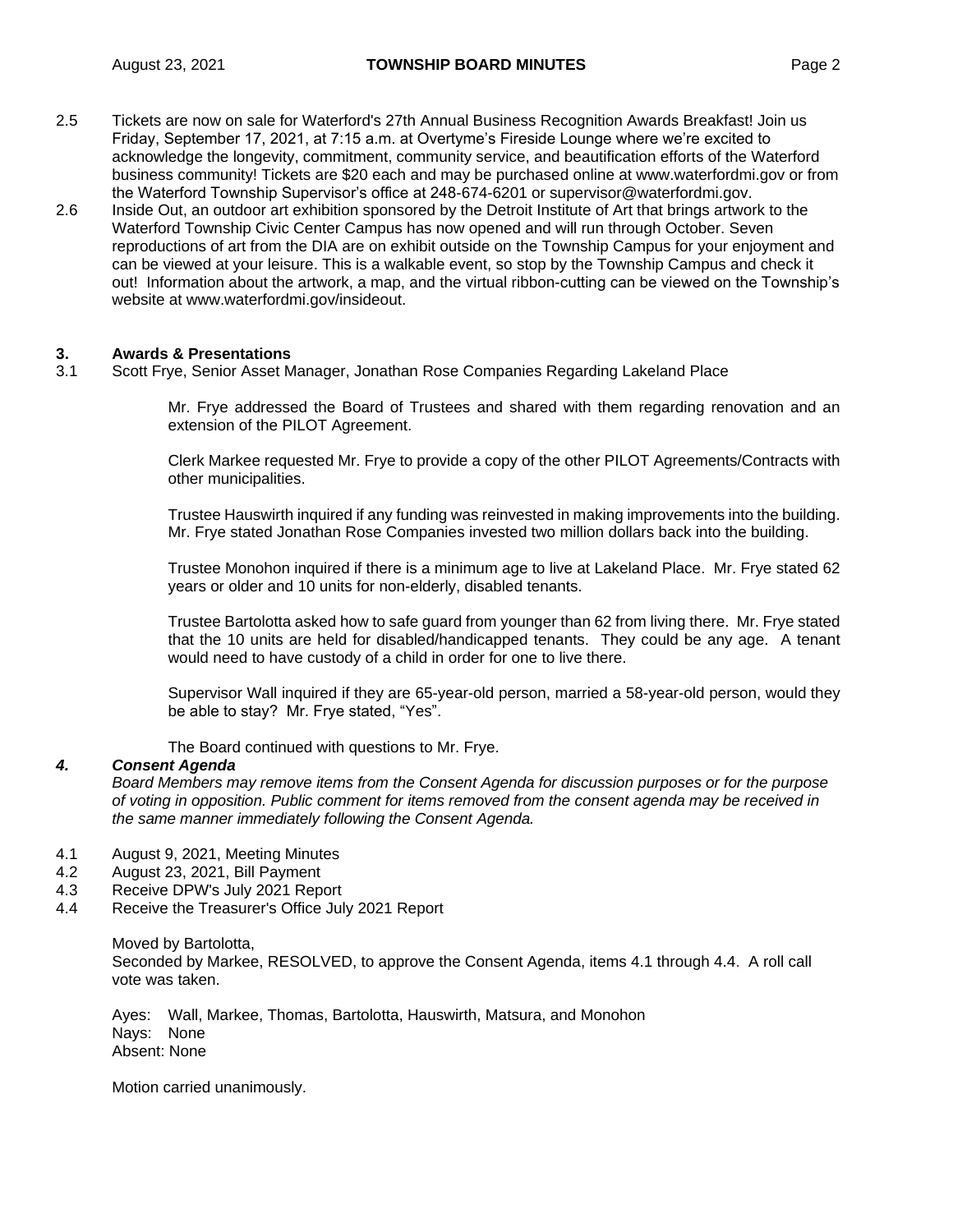# **5. Board Liaison Reports (Verbal)**

# Trustee Bartolotta

# Cable Commission

AT&T franchise Fees continued to fall as they transition customers to satellite services. Comcast revenues continue to rise. The Cable Commission is seeking volunteers. Please forward your resume to the Supervisors Office.

#### Clerk Markee

Clerk Markee read the following letter from Ms. Levy.

I wish to express my sincere appreciation to Waterford Township related to the Township Library Outreach Program. I am grateful that I am the recipient of both the drop off and return of books from our Township library. This service has had a positive impact on my **quality of life**.

Let me tell you a bit about myself. I have resided and been a taxpayer in Waterford Township for 23 years. For many of those years, I was professionally and happily employed, an active adult learner, and engaged in volunteer work. My life gradually changed as my ability to engage in life as I had known it changed. My several health and medical challenges became "disabilities" which impacted, over the past 10 years, my access to the community and have required many accommodations.

Thanks to the Library Outreach program, I have been able to continue reading. I am sure I need not inform you that this program has afforded me not only the opportunity to continue reading, a passion of mine from childhood, but also, via reading, the ongoing opportunity to challenge my mind and therefore retain my cognitive faculties. The Outreach program has and continues to be a blessing in my complicated life that requires oh so many accommodations.

Sandy Quinn represents the library and the Township in a way that hopefully makes you proud. She is upbeat, helpful, prompt and above and beyond in her kindness and consideration. I especially appreciate the couple of minutes when Sandy is dropping off/picking up books as she is conversational. As someone who is somewhat isolated due to my disabilities, the brief exchanges are both appreciated and especially meaningful. Please do recognize Sandy Quinn.

I offer my most sincere thanks. If I may be of any assistance in spreading the word about this wonderful resource, feel free to contact me.

Respectfully and with gratitude, Ruthe Levy

#### Trustee Monohon,

The Waterford Youth Assistance had a great turnout at the Kindness Rocks Garden.

They are working on scheduling a meeting SEMCOG and MDOT.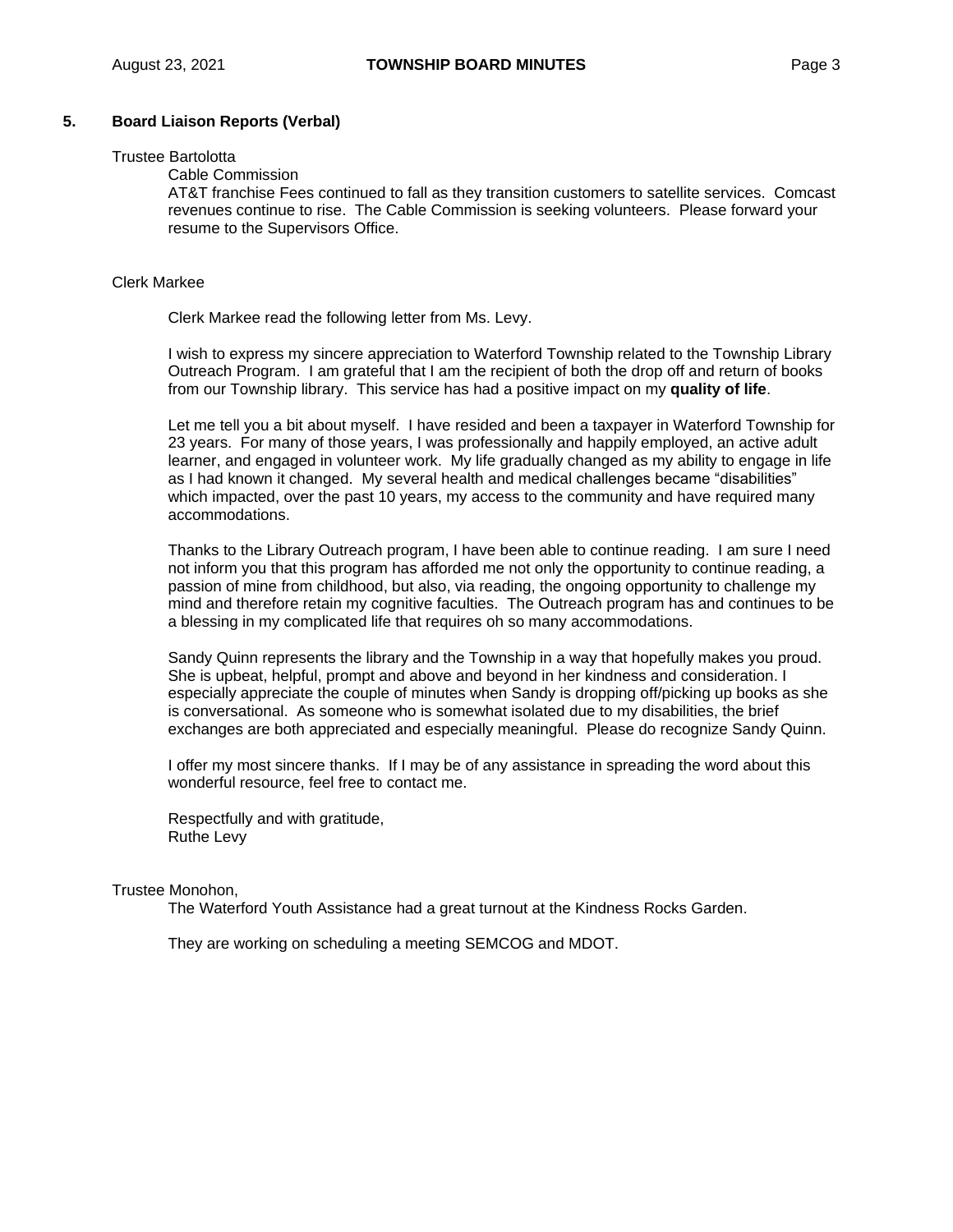#### Supervisor Wall

Supervisor Wall stated the increase in cases is probably due to the new Delta Variant of COVID-19 but cannot be certain.

COVID-19 Updates

| 8/9/21 | 48327                             | 48328      | 48329      |
|--------|-----------------------------------|------------|------------|
|        | Cases: 2008                       | 2265       | 2594       |
|        | Deaths: 24                        | 69         | 40         |
|        | Current Cases: 2052<br>Deaths: 24 | 2310<br>69 | 2643<br>41 |

#### **6. Open Business**

# **6.1 Possible Adoption of Zoning Ordinance Amendment 2021-Z-012 - Text Amendment for Signage**

The following memo was received by Jeff Polkowski, Planning and Zoning Superintendent.

Attached for your review and consideration, are two (2) proposed amendments to the signage section of the Zoning Ordinance. The first is with respect to signage at multiple tenant buildings. The second ordinance amendment proposes changes to freestanding Sign Message Boards.

#### **Multiple Tenant Buildings**

Historically, the Township has interpreted the Zoning Ordinance to only consider the wall area of an individual unit within a multiple tenant building when calculating signage allowance for that unit. However, at the regularly scheduled June 15, 2021 meeting of the Zoning Board of Appeals, the Board heard an appeal of an administrative decision and interpreted that, based on how the Zoning Ordinance is currently written, wall signs for an individual business in a multiple-tenant building may use the wall space located at another unit for their signage.

Although the ZBA granted this appeal to permit the sign to be placed in an unrelated area of the building due to the language of the ordinance, the Board advised Township staff to provide an amendment to address this issue in the Zoning Ordinance. Concerns have arisen from this interpretation such as the potential for an occupant of one unit placing signage in multiple locations around the building and potentially monopolizing all available wall space that would normally be reserved for other tenants.

Township staff is also recommending the removal of Sign Message Boards from multiple tenant buildings. This is to prevent multiple competing electronic changeable message signs that could distract drivers and providing a general visual nuisance.

#### **Sign Message Boards**

Additionally, the current ordinance encourages the use of changing sign message boards by providing a size bonus over traditional signs. There is no clear reasoning for this bonus. This ordinance amendment is intended to, de-incentivize sign message boards on ground signs, reduce sign clutter, and provide more uniform signage allowances between sites. Section 1-007 of the Zoning Ordinance defines Sign Message Boards as:

**Sign Message Board.** A sign component providing for changeable sign message units within a portion of the sign face area. Specific types of sign message boards shall be governed by the following definitions:

Electronic Sign Message Board. A sign message board on which sign message units are depicted on a lighted display that is electronically-controlled.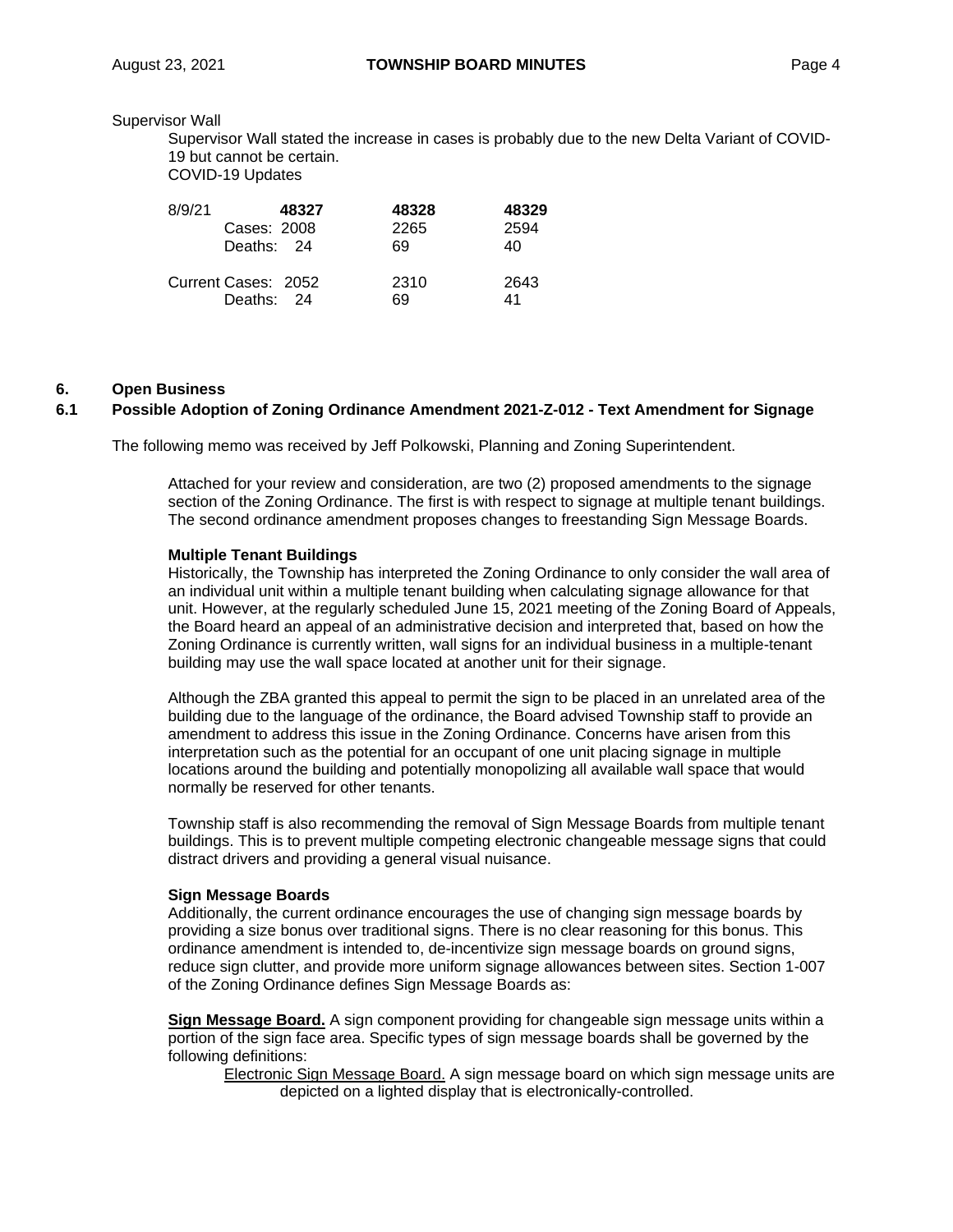Possible Adoption of Zoning Ordinance Amendment 2021-Z-012 - Text Amendment for Signage Continued.

> Traditional Sign Message Board. A sign message board on which sign message units are changed manually or by mechanical rotation.

#### **Planning Commission Recommendation and Findings**

The Planning Commission reviewed this proposed Rezoning at the regularly scheduled meeting on July 27, 2021 and resolved unanimously, to forward a favorable recommendation to the Township Board.

#### **Motions**

Based upon the Planning Commission's favorable recommendation at the July 27, 2021 regular meeting for this zoning ordinance amendment, should the Board want to consider adopting the proposed ordinance amendment, the appropriate motion would be to introduce the attached Ordinance and schedule it for possible adoption at the August 23, 2021 meeting.

Should you have any questions please do not hesitate to reach out to this office.

#### STATE OF MICHIGAN COUNTY OF OAKLAND CHARTER TOWNSHIP OF WATERFORD ORDINANCE NO. **TEXT AMENDMENT TO ZONING ORDINANCE**

An Ordinance to amend the Waterford Township Zoning Ordinance No. 135-A ("Zoning Ordinance") Article II-Regulations Applying to All Districts to clarify wall sign criteria in multi-tenant buildings, the establish criteria of electronic sign message boards in multiple tenant buildings and to provide more uniform signage allowances between sites relating to freestanding sign message boards.

THE CHARTER TOWNSHIP OF WATERFORD ORDAINS:

# *Section 1 of Ordinance*

Section 2-507 of the Waterford Township Zoning Ordinance that provides criteria for the use of wall signs in All Districts, is amended to add a new subsection E to read as follows:

E. When a wall sign represents a single occupant in a multiple tenant building, only the exterior wall sections abutting the individual space shall be considered for calculating signage area and placement*.*

# *Section 2 of Ordinance*

Section 2-507 of the Waterford Township Zoning Ordinance that provides criteria for the use of wall signs in All Districts, is amended to add a new subsection F to read as follows:

F. Electronic Sign Message Boards are not permitted as wall signs.

# *Section 3 of Ordinance*

Section 2-508-C of the Waterford Township Zoning Ordinance that provides criteria for the use of freestanding signs in All Districts, is amended to read as follows:

C. On zoning lots where the freestanding sign will contain a sign message board, a maximum of fifty (50) percent of the sign area may be dedicated to the sign message board.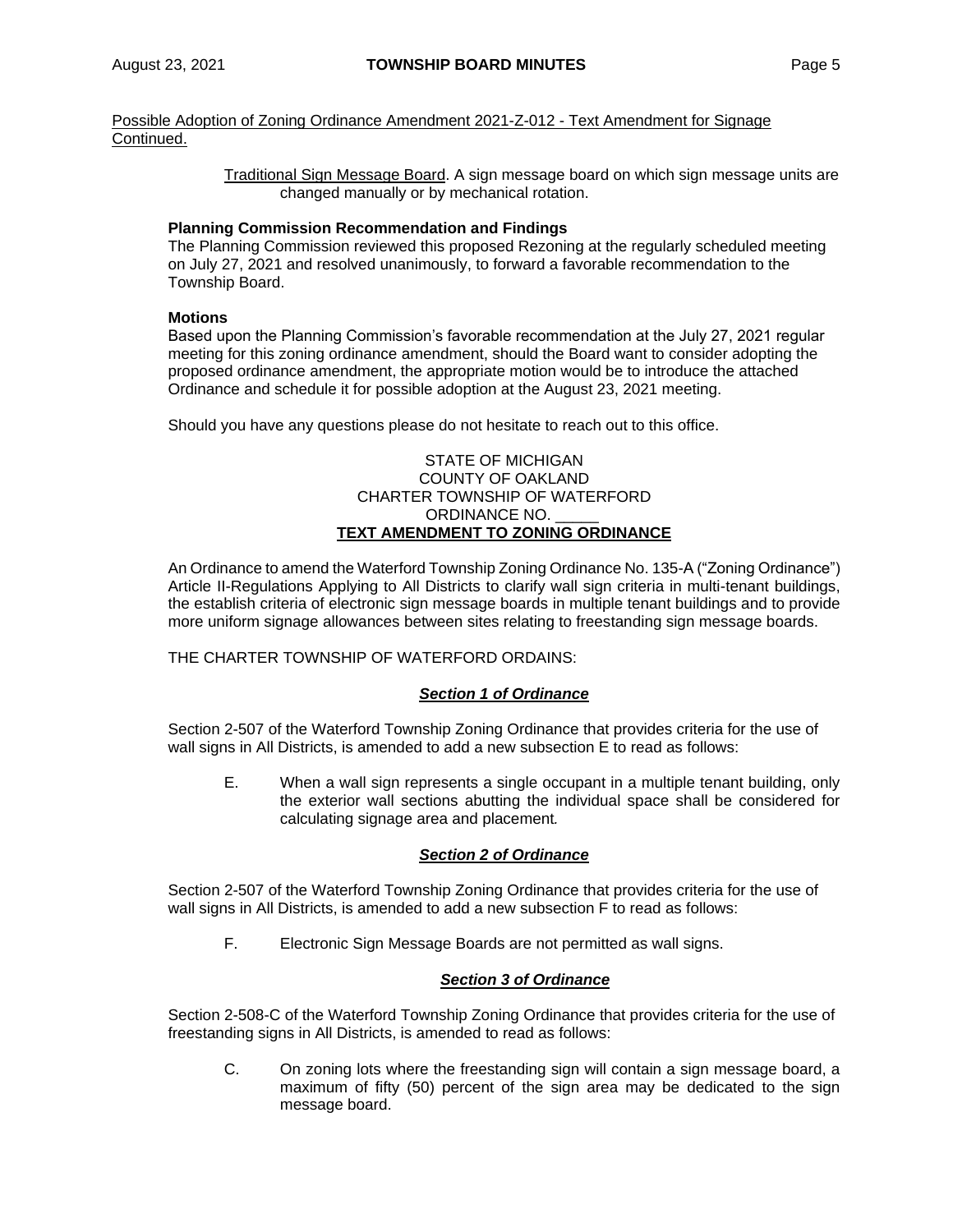#### *Section 4 of Ordinance*

The effective date of this Ordinance shall be on the  $8<sup>th</sup>$  day after publication, or a later date as provided in the Michigan Zoning Enabling Act for when a petition for voter referendum on this Ordinance and/or a notice of intent to submit such a petition is timely filed with the Township Clerk.

#### **CERTIFICATION**

I certify that this Zoning Ordinance Text Amendment was adopted by a majority vote of the members of the Board of Trustees of the Charter Township of Waterford at a meeting duly called and held on August 9, 2021.

Date **Date Kim Markee, Township Clerk** 

Moved by Bartolotta,

Seconded by Hauswirth; RESOLVED, to adopt Ordinance Amendment 2021-Z-012, Text Amendment for signage. A roll call vote was taken.

\_\_\_\_\_\_\_\_\_\_\_\_\_\_\_\_\_\_\_\_\_\_\_ \_\_\_\_\_\_\_\_\_\_\_\_\_\_\_\_\_\_\_\_\_\_\_\_\_\_\_\_\_\_\_

Ayes: Wall, Markee, Thomas, Bartolotta, Hauswirth, Matsura, and Monohon Nays: None Absent: None

Motion carried unanimously.

#### **6.2 Possible Adoption of Zoning Ordinance Amendment 2021-Z-013 - Text Amendment: Outfitters**

The following memo was received by Jeff Polkowski, Planning and Zoning Superintendent.

Attached for your review and consideration, please find eight (8) proposed Zoning Ordinance Text Amendments. This ordinance amendment was initiated after a pre-application meeting to discuss a proposed kayak rental facility within the Township. Due to the present use list of the Township Zoning Ordinance, it is cumbersome to classify a facility that offers kayak rentals. Because aquatic recreation is an integral component of Waterford's culture and economy, Township staff is proposing an ordinance amendment that establishes Outfitters as a new land use within the Township.

Recreation outfitters that offer non-motorized boat rentals operate under a general retail format and provide further leisure opportunities for those who wish to visit the Waterford for its unique recreation opportunities. Although a comprehensive understanding of consumer spending on paddling in Michigan is still largely incomplete, a report in 2015 from the Michigan Economic Center and the Grand Valley State University Annis Water Resources Institute, noted that the growing canoe and kayak industry annually contributes roughly \$140 million to Michigan's economy. The proposed definition for this new land use is:

**Outfitters.** *Recreational establishment renting small watercrafts such as kayaks, canoes, paddleboards, accessories for their use and fishing equipment, which may offer boating instruction, training and water access for use of the watercraft, as part of their services.*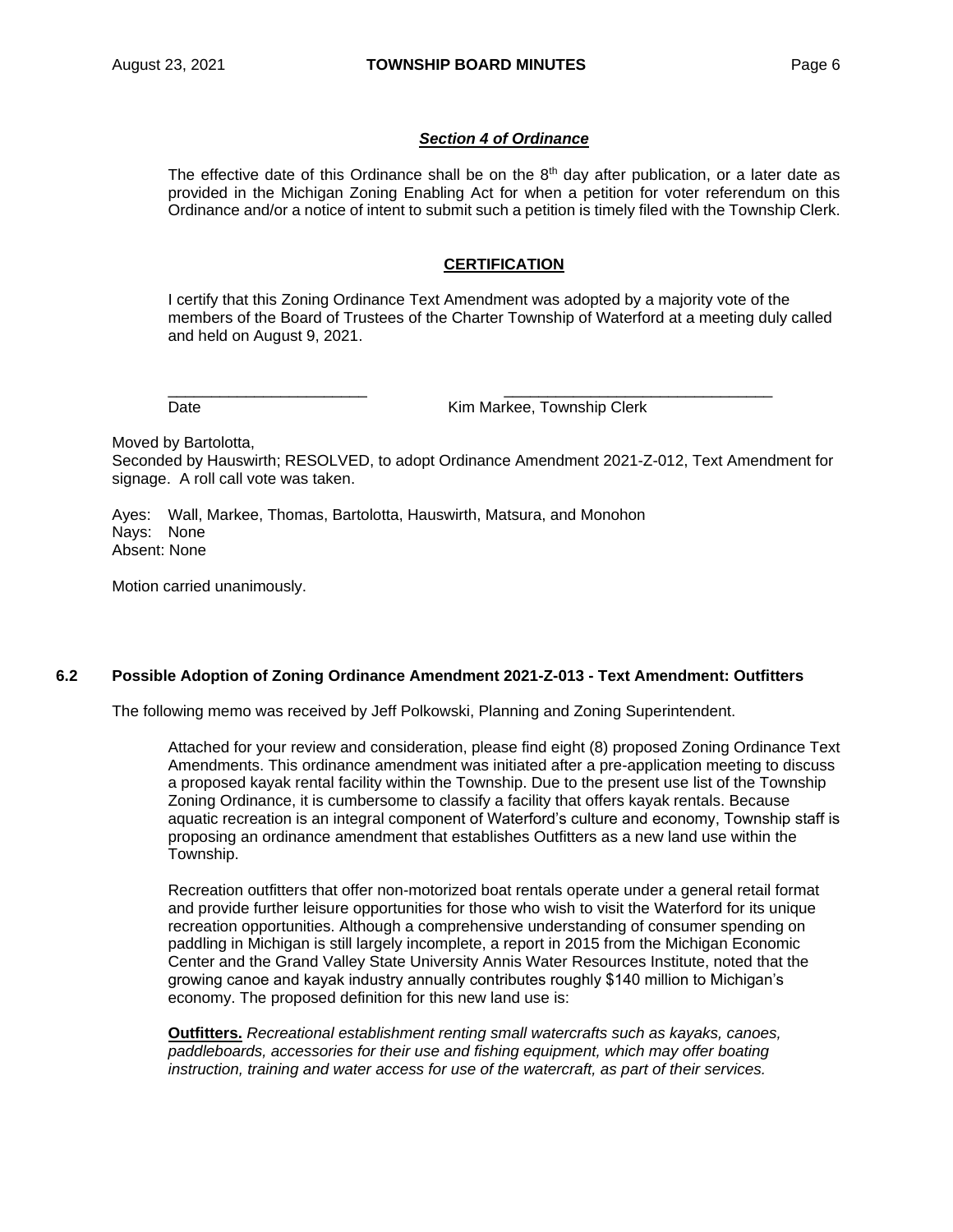Possible Adoption of Zoning Ordinance Amendment 2021-Z-013 - Text Amendment: Outfitters Planning Commission Recommendation and Findings Continued.

This use would permit in all Commercial Zoning Districts the establishment of facilities that offer the rental of small watercrafts such as kayaks, canoes, stand up paddle boards (SUPs), and other non-motorized aquatic recreational crafts. As well as allow for these facilities to provide opportunities for instruction and training such as guided kayaking tours, fishing tours, and SUP yoga classes. The use of Public Parks for any such activity are subject to rules, regulations, and policies adopted by the Recreation Board as per 12-030 of the Code of Ordinance.

As with every Commercial use, any Outdoor storage as an accessory use will continue to only be allowed in the C-4 Zoning District as a Special Use Approval from the Planning Commission and must be located to the rear of the principal building. The Planning Commission may stipulate a reasonable increase of setback requirements to that of a more intensive zoning district as well as additional screening and barriers when the subject zoning lot abuts a residential zoning district.

The Planning Commission reviewed this proposed Rezoning at the regularly scheduled meeting on July 27, 2021 and resolved unanimously, to forward a favorable recommendation to the Township Board.

#### **Motions**

Based upon the Planning Commission's favorable recommendation at the July 27, 2021 regular meeting for this zoning ordinance amendment, should the Board want to consider adopting the proposed ordinance amendment, the appropriate motion would be to introduce the attached Ordinance and schedule it for possible adoption at the August 23, 2021 meeting.

I have attached a map highlighting the affected parcels within the Township. Should you have any question's please do not hesitate to reach out to this office.

#### STATE OF MICHIGAN COUNTY OF OAKLAND CHARTER TOWNSHIP OF WATERFORD ORDINANCE NO. **TEXT AMENDMENT TO ZONING ORDINANCE**

An Ordinance to amend the Waterford Township Zoning Ordinance No. 135-A ("Zoning Ordinance") Definitions, CR, C-1, C-2, C-3, C-4, C-UB and C-UL District text to allow Outfitters for the rental of small watercraft and providing boating instruction and related services.

THE CHARTER TOWNSHIP OF WATERFORD ORDAINS:

#### *Section 1 of Ordinance*

The definition of Outfitters shall be added to Section 1-007 of the Zoning Ordinance to read as follows:

**OUTFITTERS**. Recreational establishment renting small watercrafts such as kayaks, canoes, paddleboards, accessories for their use and fishing equipment, which may offer boating instruction, training and water access for use of the watercraft, as part of their services.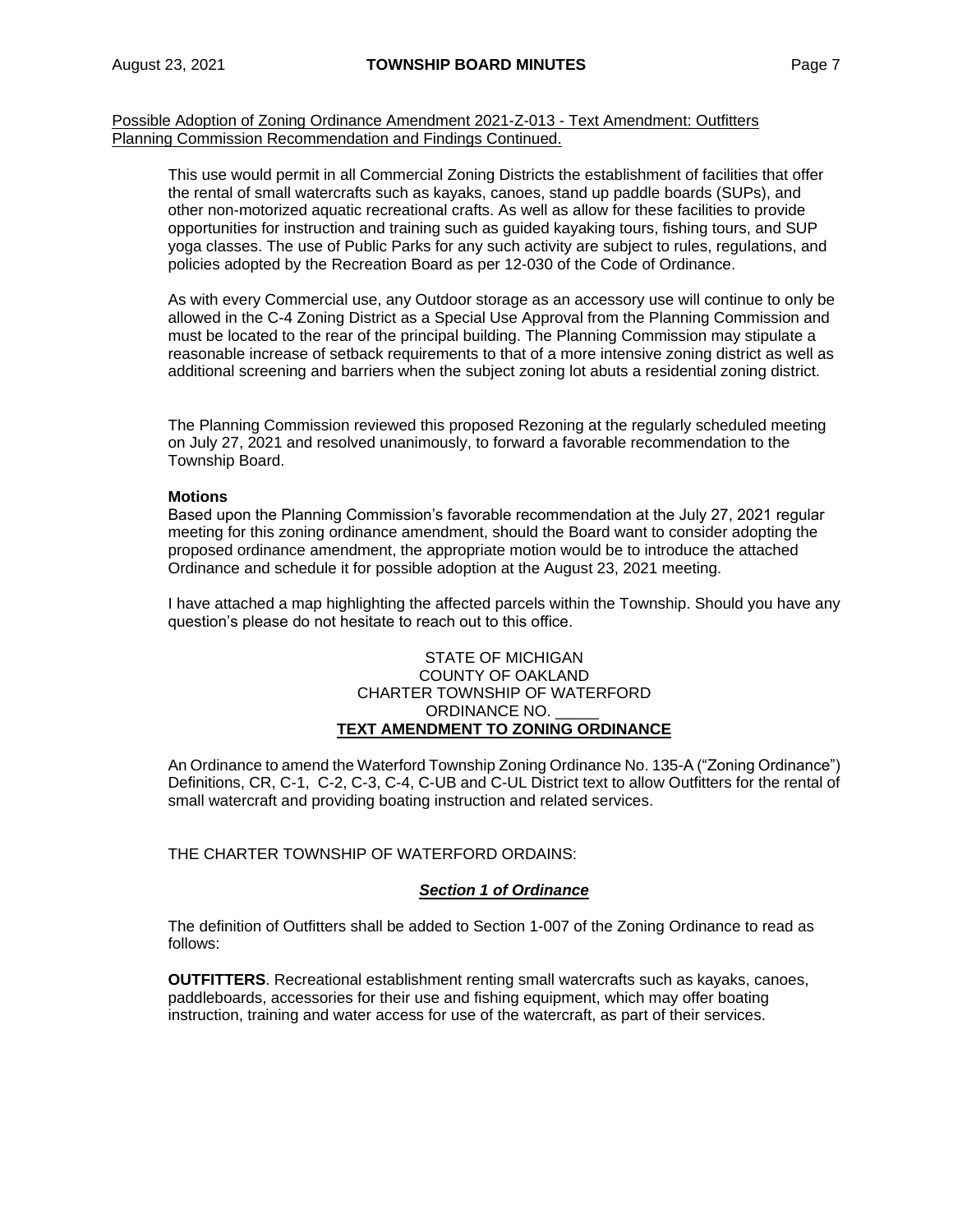Possible Adoption of Zoning Ordinance Amendment 2021-Z-013 - Text Amendment: Outfitters Planning Commission Recommendation and Findings Continued.

# *Section 2 of Ordinance*

Section 3-504.1 of the Waterford Township Zoning Ordinance that lists permitted principal uses in the CR, Commercial Recreation District, is amended to add a new subsection P to read as follows:

- **3-504.3. Permitted Principal Uses**. The following uses shall be permitted as principal uses in the C-1 district:
	- P. Outfitters (See **Outfitters** *in Section 1-007)*.

# *Section 3 of Ordinance*

Section 3-703.3 of the Waterford Township Zoning Ordinance that lists permitted principal uses in the C-1, Neighborhood District, is amended to add a new subsection K to read as follows:

- **3-703.3. Permitted Principal Uses**. The following uses shall be permitted as principal uses in the C-1 district:
	- K. Outfitters (See **Outfitters** *in Section 1-007)*.

#### *Section 4 of Ordinance*

Section 3-704.3 of the Waterford Township Zoning Ordinance that lists permitted uses in the C-2 Small Business District, is amended to add a new subsection L to read as follows:

- **3-704.4. Permitted Principal Uses.** The following uses shall be permitted as principal uses in the C-2 district:
	- L. Outfitters (See **Outfitters** *in Section 1-007)*.

# *Section 5 of Ordinance*

Section 3-705.3 of the Waterford Township Zoning Ordinance that lists permitted principal uses in the C-3 General Business District, is amended to add a new subsection R to read as follows:

- **3-705.3. Permitted Principal Uses.** The following uses shall be permitted as principal uses in the C-3 district:
	- R. Outfitters (See **Outfitters** *in Section 1-007)*.

# *Section 6 of Ordinance*

Section 3-706.3 of the Waterford Township Zoning Ordinance that lists permitted principal uses in the C-4 Extensive Business District, is amended to add a new subsection X to read as follows:

**3-706.3. Permitted Principal Uses.** The following uses shall be permitted as principal uses in the C-4 district: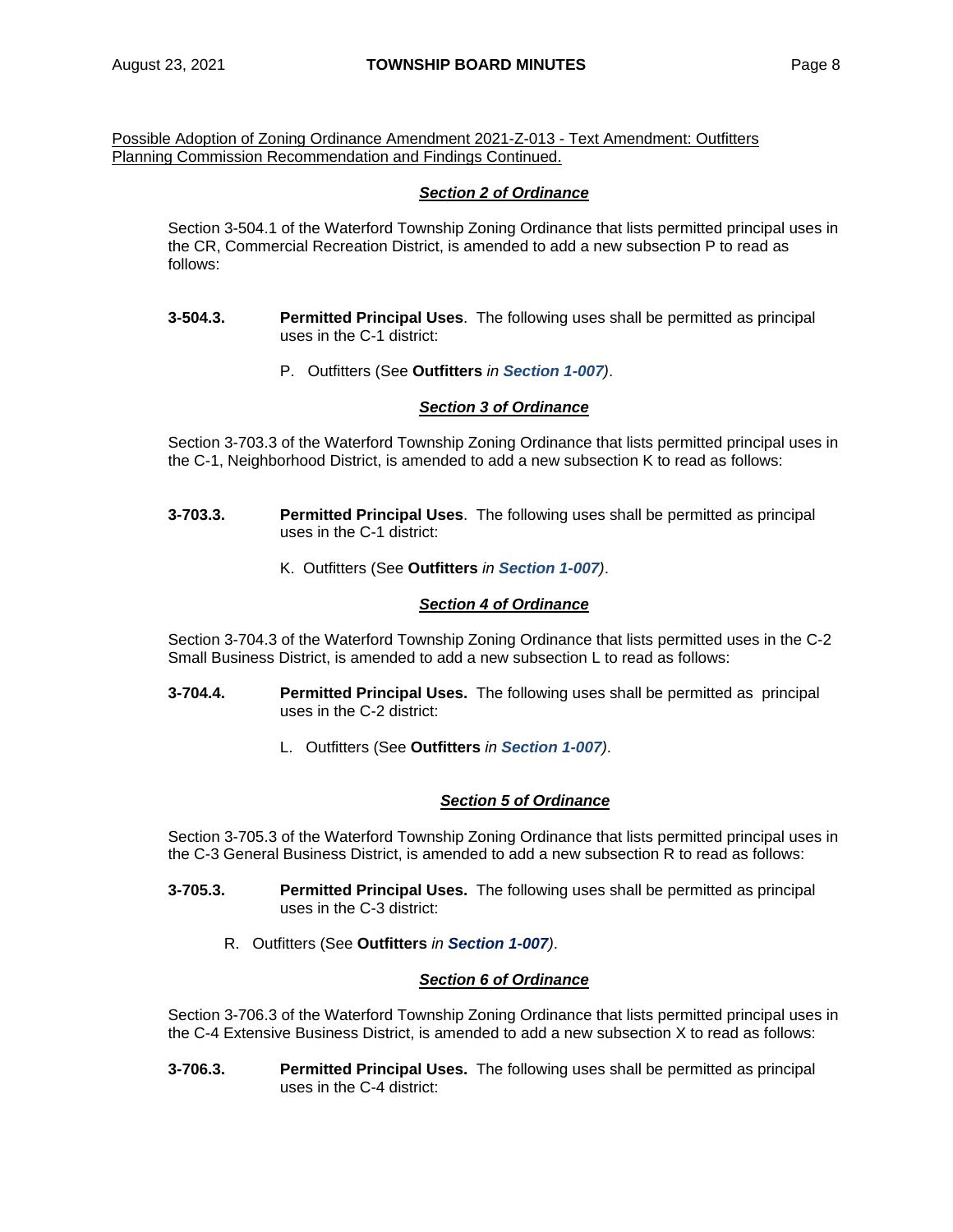Possible Adoption of Zoning Ordinance Amendment 2021-Z-013 - Text Amendment: Outfitters Planning Commission Recommendation and Findings Continued.

X. Outfitters (See **Outfitters** *in Section 1-007)*.

#### *Section 7 of Ordinance*

Section 3-707.3 of the Waterford Township Zoning Ordinance that lists permitted principal uses in the C-UB Urban Business District, is amended to add a new subsection P to read as follows:

- **3-707.3. Permitted Principal Uses.** The following uses shall be permitted as principal uses in the C-UB district:
	- P. Outfitters (See **Outfitters** *in Section 1-007)*.

# *Section 8 of Ordinance*

Section 3-708.3 of the Waterford Township Zoning Ordinance that lists permitted principal uses in the C-UL Union Lake Business District, is amended to add a new subsection R to read as follows:

- **3-708.3. Permitted Principal Uses.** The following uses shall be permitted as principal uses in the C-UL district:
	- R. Outfitters (See **Outfitters** *in Section 1-007)*.

#### *Section 9 of Ordinance*

The effective date of this Ordinance shall be on the  $8<sup>th</sup>$  day after publication, or a later date as provided in the Michigan Zoning Enabling Act for when a petition for voter referendum on this Ordinance and/or a notice of intent to submit such a petition is timely filed with the Township Clerk.

# **CERTIFICATION**

I certify that this Zoning Ordinance Text Amendment was adopted by a majority vote of the members of the Board of Trustees of the Charter Township of Waterford at a meeting duly called and held on example 2021.

\_\_\_\_\_\_\_\_\_\_\_\_\_\_\_\_\_\_\_\_\_\_\_ \_\_\_\_\_\_\_\_\_\_\_\_\_\_\_\_\_\_\_\_\_\_\_\_\_\_\_\_\_\_\_

Date **Contract Contract Contract Contract Contract Contract Contract Contract Contract Contract Contract Contract Contract Contract Contract Contract Contract Contract Contract Contract Contract Contract Contract Contract** 

Moved by Bartolotta,

Seconded by Thomas; RESOLVED, to adopt rezoning Ordinance Amendment 2021-Z-013, Text Amendment for Outfitters. A roll call vote was taken.

Ayes: Wall, Markee, Thomas, Bartolotta, Hauswirth, Matsura, and Monohon Nays: None Absent: None

Motion carried unanimously.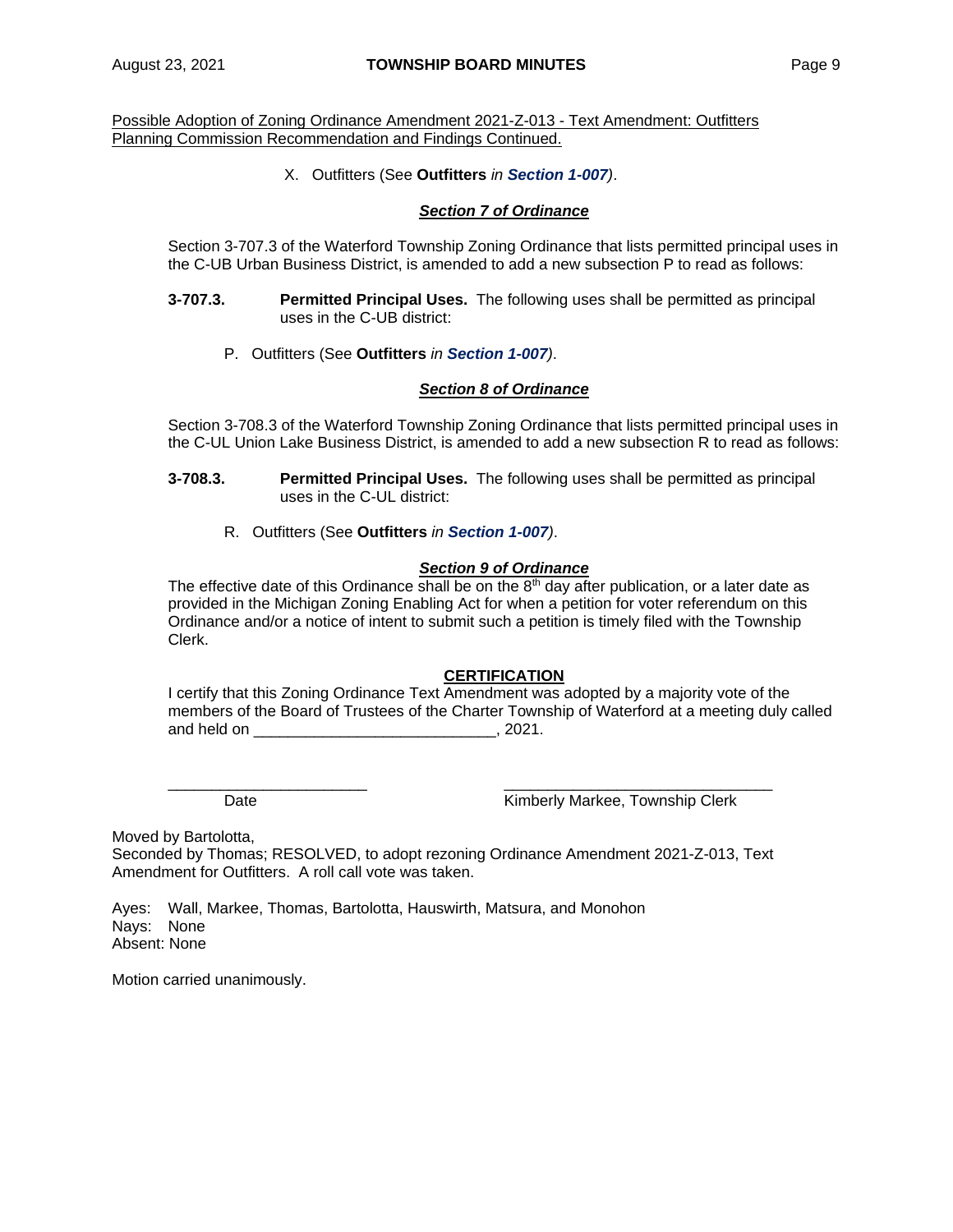# **7. New Business**

7.1 Waterford Lawn Maintenance Contract for 2022

The following memo was received from Justin Westlake, Director of DPW.

The Waterford Township Board approved the contract of Green Meadows Landscaping, Inc. to perform lawn care maintenance services at the various campus grounds for the years of 2018 thru 2021.

Green Meadows has provided exceptional service, and they kept their pricing the same for the duration of the contract, never taking a raise in four years. Green Meadows has agreed to return in 2022 at the same rate per cut as 2021. It is my recommendation that we stay with Green Meadows as our lawn care maintenance provider.

Per the Waterford Township Procurement Policy, Board approval is required to extend this contract for the 2022 calendar year.

#### **Requested Board Action:**

#### **Authorize Supervisor Wall to sign the attached contract extension with Green Meadows Landscape, Inc. for the year 2022 in the amount of: \$189,152.00**

Moved by Bartolotta,

Seconded by Thomas, RESOLVED, to approve and authorize Supervisor Wall to sign the attached contract extension with Green Meadows Landscape, Inc. for the year 2022 in the amount of: \$189,152.00. A roll call vote was taken.

Ayes: Wall, Markee, Thomas, Bartolotta, Hauswirth, Matsura, and Monohon Nays: None Absent: None

Motion carried unanimously.

# **7.2 Public Comments**

No one addressed the Board of Trustees.

Grant Smith –Waterford Youth Assistance

Last Thursday a dedication and opening celebration was held for the new the Kindness Rocks Garden at Hess-Hathaway Park. They are looking to bring awareness to kindness and positive mental health. Over 200 residents attended the event. The rock garden is down by the chickens.

Optimist Carless Raffle tickets are available.

Trustee Bartolotta thanked the Waterford Regional Fire Department. Last Friday his nephew had a seizure at work. The EMS was there, and responded quickly. He thanked them for their professionalism and service.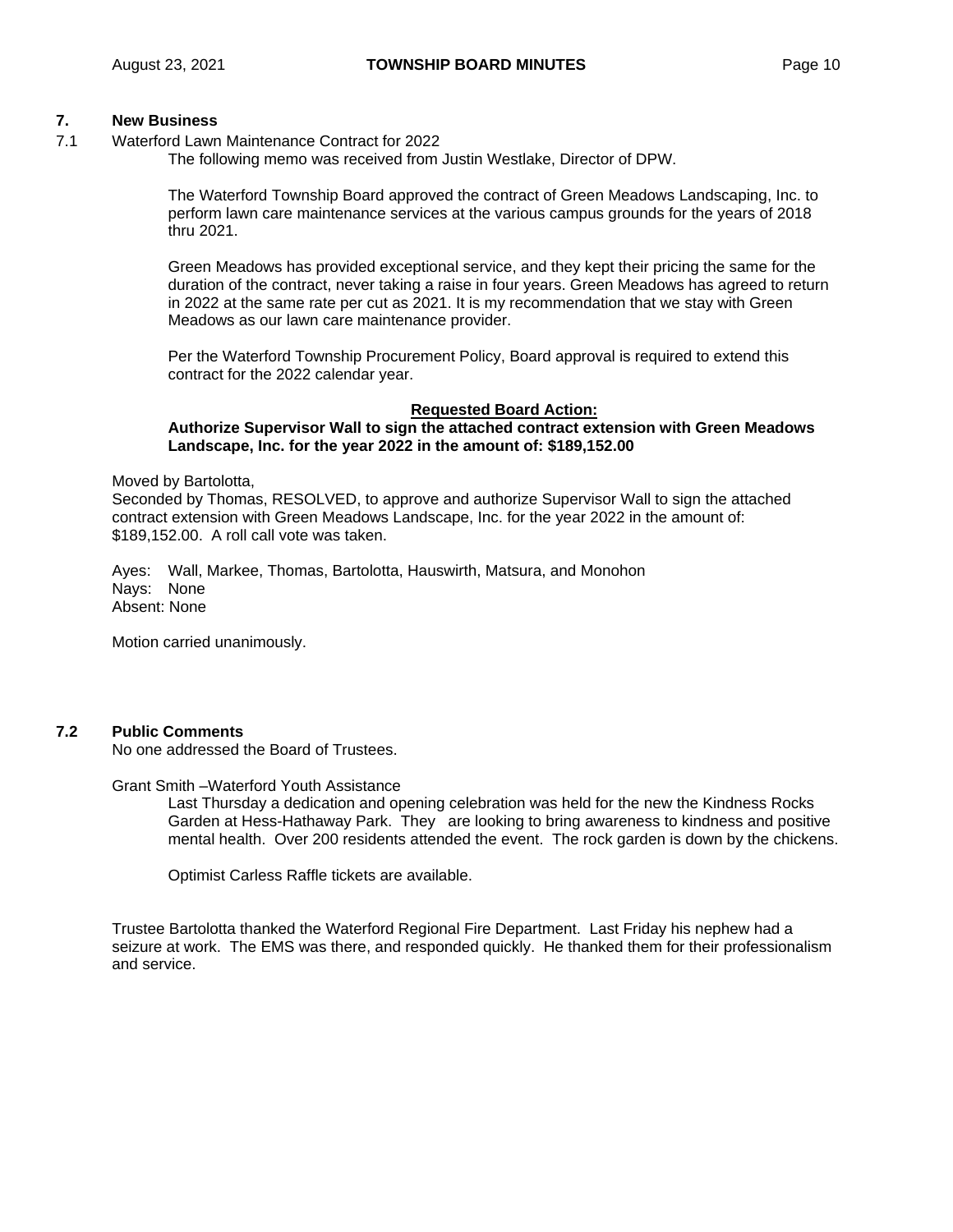# **ADJOURNMENT**

Moved by Thomas, Seconded by Thomas, RESOLVED, to adjourn the meeting at 7:22 p.m. A roll call vote was taken.

Ayes: Wall, Markee, Thomas, Bartolotta, Hauswirth, Matsura, and Monohon Nays: None Absent: None

Motion carried unanimously.

Kim Markee, Clerk

Gary Wall, Supervisor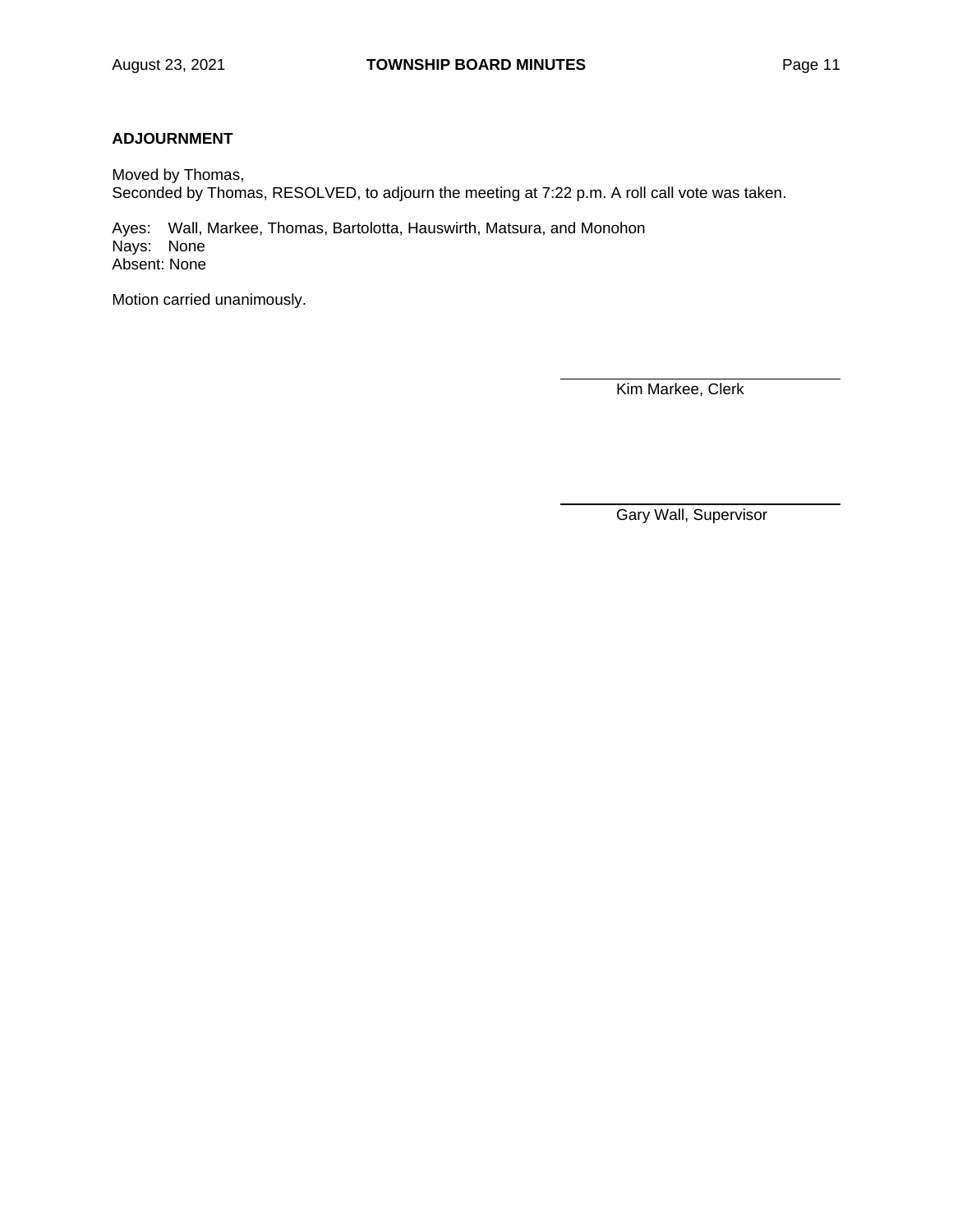| 08/18/2021 09:37 |  | WATERFORD TOWNSHIP               |  |
|------------------|--|----------------------------------|--|
| llievois         |  | AP CHECK RECONCILIATION REGISTER |  |
|                  |  |                                  |  |

CHECK # CHECK DATE TYPE VENDOR NAME

 $\sim$   $\sim$ 

#### FOR: Uncleared

UNCLEARED

CLEARED BATCH CLEAR DATE

| 296230 08/23/2021 PRINTED 011015 TRACTION  |  |                                                            | 23.88     |
|--------------------------------------------|--|------------------------------------------------------------|-----------|
|                                            |  | 296231 08/23/2021 PRINTED 011188 ALL STAR OFFICIALS ASSOC  | 348.00    |
|                                            |  | 296232 08/23/2021 PRINTED 011700 AQUA-WEED CONTROL INC     | 7,888.75  |
|                                            |  | 296233 08/23/2021 PRINTED 011730 ARROW PRINTING            | 459.95    |
|                                            |  | 296234 08/23/2021 PRINTED 013189 ADVANCE PACKAGING TECHNOL | 1,766.80  |
|                                            |  | 296235 08/23/2021 PRINTED 013455 ALERT-ALL CORP            | 700.00    |
|                                            |  | 296236 08/23/2021 PRINTED 013666 APOLLO FIRE APPARATUS     | 3,567.85  |
|                                            |  | 296237 08/23/2021 PRINTED 013685 APPLIED IMAGING           | 1,989.00  |
|                                            |  | 296238 08/23/2021 PRINTED 013932 AXON ENTERPRISE, INC      | 2,992.40  |
|                                            |  | 296239 08/23/2021 PRINTED 021079 BAKER & TAYLOR BOOKS      | 1,080.63  |
|                                            |  | 296240 08/23/2021 PRINTED 021093 BSB COMMUNICATIONS, INC   | 5,090.20  |
|                                            |  | 296241 08/23/2021 PRINTED 021770 BSN SPORTS INC            | 169.05    |
|                                            |  | 296242 08/23/2021 PRINTED 023124 JIM BARRETT               | 58.74     |
|                                            |  | 296243 08/23/2021 PRINTED 023460 BLACKSTONE PUBLISHING     | 208.13    |
|                                            |  | 296244 08/23/2021 PRINTED 023602 BOUND TREE MEDICAL LLC    | 2,576.80  |
|                                            |  | 296245 08/23/2021 PRINTED 023711 BRILLIANCE PUBLISHING, IN | 16.19     |
|                                            |  | 296246 08/23/2021 PRINTED 023732 BRENDEL'S SEPTIC TANK SER | 815.00    |
|                                            |  | 296247 08/23/2021 PRINTED 023733 BREATHING AIR SYSTEMS     | 1,097.25  |
|                                            |  | 296248 08/23/2021 PRINTED 023872 BUSSARD APPL PARTS INC    | 5.61      |
|                                            |  | 296249 08/23/2021 PRINTED 030064 MI CONSTRUCTION & CONSULT | 600.00    |
|                                            |  | 296250 08/23/2021 PRINTED 030166 GRACEFUL FARMS GC         | 5,000.00  |
|                                            |  | 296251 08/23/2021 PRINTED 030225 MICHAEL & CYNTHIA SHAFTO  | 100.00    |
|                                            |  | 296252 08/23/2021 PRINTED 030226 ADRENALIN ELECTRIC LLC    | 100.00    |
|                                            |  | 296253 08/23/2021 PRINTED 030227 JACK'S JOBS INC           | 100.00    |
|                                            |  | 296254 08/23/2021 PRINTED 030228 VICTORIA SLEZIAK          | 100.00    |
|                                            |  | 296255 08/23/2021 PRINTED 030229 J & W PROPERTIES LTD      | 100.00    |
|                                            |  | 296256 08/23/2021 PRINTED 030230 BRANDON ASCROFT           | 100.00    |
|                                            |  | 296257 08/23/2021 PRINTED 030231 MI ESTATES LLC            | 100.00    |
|                                            |  | 296258 08/23/2021 PRINTED 030232 CLIMAX CONSTRUCTION       | 100.00    |
|                                            |  | 296259 08/23/2021 PRINTED 030233 EXOTIC FIREWORKS          | 100.00    |
|                                            |  | 296260 08/23/2021 PRINTED 031039 A&R SEALCOATING           | 17,350.00 |
|                                            |  | 296261 08/23/2021 PRINTED 031197 D&W WINDOWS & SUNROOMS    | 100.00    |
|                                            |  | 296262 08/23/2021 PRINTED 031484 LAINGCRAFT LLC            | 100.00    |
|                                            |  | 296263 08/23/2021 PRINTED 031635 PMG BUILDING INC          | 400.00    |
|                                            |  | 296264 08/23/2021 PRINTED 031864 WRIGHT WAY CONTRACTOR     | 200.00    |
|                                            |  | 296265 08/23/2021 PRINTED 032064 EDWARD & THERESA CHADWICK | 100.00    |
|                                            |  | 296266 08/23/2021 PRINTED 032073 CROWN CASTLE USA INC      | 600.00    |
| 296267 08/23/2021 PRINTED 032148 SIGNARAMA |  |                                                            | 100.00    |
| 296268 08/23/2021 PRINTED 032200 LISA HALL |  |                                                            | 100.00    |
|                                            |  | 296269 08/23/2021 PRINTED 032279 CROWN CASTLE              | 600.00    |
|                                            |  | 296270 08/23/2021 PRINTED 032974 BASEMENT CRACKS & LEAKS   | 100.00    |
|                                            |  | 296271 08/23/2021 PRINTED 033307 GARDNER SIGNS             | 100.00    |
|                                            |  | 296272 08/23/2021 PRINTED 035838 THERMAL SHIELD WINDOW & C | 100.00    |
|                                            |  | 296273 08/23/2021 PRINTED 039951 FOUNDATION SYSTEMS OF MIC | 200.00    |
|                                            |  | 296274 08/23/2021 PRINTED 041192 CDW GOVERNMENT INC        | 235.00    |
|                                            |  | 296275 08/23/2021 PRINTED 041495 CMP DISTRIBUTORS INC      | 3,103.40  |
|                                            |  | 296276 08/23/2021 PRINTED 044062 CONTROLNET, LLC           | 4,820.00  |
|                                            |  | 296277 08/23/2021 PRINTED 044093 CONWAY SHIELD             | 24,198.04 |
|                                            |  | 296278 08/23/2021 PRINTED 044234 CHAMPAGNE ENGRAVING       | 70.00     |
|                                            |  | 296279 08/23/2021 PRINTED 051445 DLZ MICHIGAN, INC         | 5,181.20  |
|                                            |  | 296280 08/23/2021 PRINTED 053389 LUNGHAMER GMC INC         | 1,525.45  |
|                                            |  | 296281 08/23/2021 PRINTED 063488 EMERGENCY VEHICLES PLUS   | 108.78    |
|                                            |  |                                                            |           |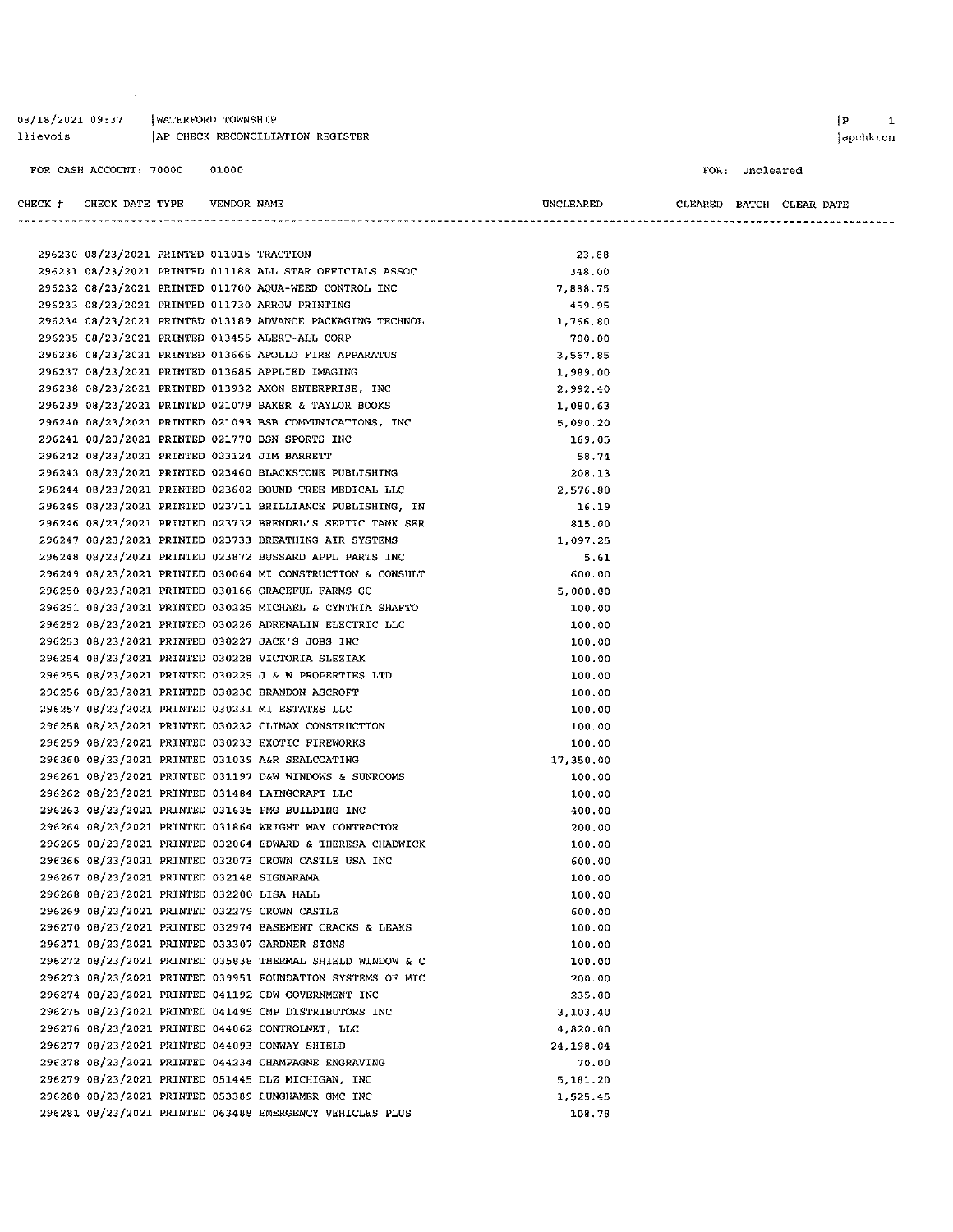| 08/18/2021 09:37 | WATERFORD TOWNSHIP               |
|------------------|----------------------------------|
| llievois         | AP CHECK RECONCILIATION REGISTER |

#### FOR: Uncleared

| CHECK # CHECK DATE TYPE VENDOR NAME       |  |                                                                                                                 | UNCLEARED  |  | CLEARED BATCH CLEAR DATE |
|-------------------------------------------|--|-----------------------------------------------------------------------------------------------------------------|------------|--|--------------------------|
|                                           |  |                                                                                                                 |            |  |                          |
|                                           |  | 296282 08/23/2021 PRINTED 064008 ELECTRONIC MONITORING SYS<br>296283 08/23/2021 PRINTED 083580 FORSTER BROTHERS | 405.00     |  |                          |
|                                           |  |                                                                                                                 | 82.00      |  |                          |
|                                           |  | 296284 08/23/2021 PRINTED 091086 GFL ENVIRONMENTAL                                                              | 2,321.50   |  |                          |
|                                           |  | 296285 08/23/2021 PRINTED 093451 GLOBAL OFFICE SOLUTIONS                                                        | 4,209.51   |  |                          |
|                                           |  | 296286 08/23/2021 PRINTED 093594 GOOSE BUSTERS                                                                  | 227.50     |  |                          |
| 296287 08/23/2021 PRINTED 093705 GRAINGER |  |                                                                                                                 | 389.31     |  |                          |
|                                           |  | 296288 08/23/2021 PRINTED 093791 GRAPHIC WIZARD LLC, THE                                                        | 101.25     |  |                          |
|                                           |  | 296289 08/23/2021 PRINTED 093823 GREEN MEADOWS LAWNSCAPE,                                                       | 8,456.00   |  |                          |
|                                           |  | 296290 08/23/2021 PRINTED 093840 LOOMIS FARGO & CO                                                              | 811.34     |  |                          |
|                                           |  | 296291 08/23/2021 PRINTED 093862 GRANITE INLINER, LLC                                                           | 51,439.35  |  |                          |
|                                           |  | 296292 08/23/2021 PRINTED 101321 HD SEALCOATING & PAVING S                                                      | 7,485.00   |  |                          |
|                                           |  | 296293 08/23/2021 PRINTED 101835 HUBBELL ROTH & CLARK INC                                                       | 11,021.41  |  |                          |
| 296294 08/23/2021 PRINTED 103005 HACH CO  |  |                                                                                                                 | 914.91     |  |                          |
|                                           |  | 296295 08/23/2021 PRINTED 103127 HAPPY HEALING                                                                  | 10,000.00  |  |                          |
|                                           |  | 296296 08/23/2021 PRINTED 103143 HALLAHAN & ASSOCIATES, PC                                                      | 192.00     |  |                          |
|                                           |  | 296297 08/23/2021 PRINTED 113491 IMPRESSIVE PRINTING & PRO                                                      | 485.55     |  |                          |
|                                           |  | 296298 08/23/2021 PRINTED 113542 INGRAM LIBRARY SERVICES                                                        | 241.15     |  |                          |
|                                           |  | 296299 08/23/2021 PRINTED 113551 NICHOLS PAPER & SUPPLY CO                                                      | 801.32     |  |                          |
| 296300 08/23/2021 PRINTED 113595 DOXIM    |  |                                                                                                                 | 10,227.87  |  |                          |
|                                           |  | 296301 08/23/2021 PRINTED 113701 IRON MOUNTAIN                                                                  | 628.18     |  |                          |
|                                           |  | 296302 08/23/2021 PRINTED 121011 J&B MEDICAL SUPPLY                                                             | 1,602.23   |  |                          |
|                                           |  | 296303 08/23/2021 PRINTED 121012 J&M WINDOW CLEANING                                                            | 4,630.00   |  |                          |
|                                           |  | 296304 08/23/2021 PRINTED 123583 JOES GREAT AMERICAN TREE                                                       | 1,500.00   |  |                          |
|                                           |  | 296305 08/23/2021 PRINTED 123606 ROSATI, SCHULTZ, JOPPICH                                                       | 14,197.40  |  |                          |
|                                           |  | 296306 08/23/2021 PRINTED 143233 KENNEDY INDUSTRIES INC                                                         | 2,995.00   |  |                          |
|                                           |  | 296307 08/23/2021 PRINTED 143707 KRONOS SAASHR, INC                                                             | 633.32     |  |                          |
|                                           |  | 296308 08/23/2021 PRINTED 153044 LAMOTTE CO                                                                     | 298.00     |  |                          |
|                                           |  | 296309 08/23/2021 PRINTED 153240 LESLIE TIRE                                                                    | 2,141.44   |  |                          |
|                                           |  | 296310 08/23/2021 PRINTED 163095 MAZZA AUTO PARTS INC                                                           | 48.95      |  |                          |
|                                           |  | 296311 08/23/2021 PRINTED 163456 KRIS MILLER                                                                    | 76.75      |  |                          |
|                                           |  | 296312 08/23/2021 PRINTED 163476 MIDWEST TAPE                                                                   | 112.44     |  |                          |
|                                           |  | 296313 08/23/2021 PRINTED 163489 MILLER'S AUTO WASH                                                             | 136.00     |  |                          |
|                                           |  | 296314 08/23/2021 PRINTED 163508 FERGUSON WATERWORKS #3386                                                      | 11,503.40  |  |                          |
|                                           |  | 296315 08/23/2021 PRINTED 174432 MI DEPT OF LABOR & ECONOM                                                      | 20.00      |  |                          |
|                                           |  | 296316 08/23/2021 PRINTED 174721 STATE OF MICHIGAN                                                              | 150.00     |  |                          |
|                                           |  | 296317 08/23/2021 PRINTED 174870 STATE OF MICHIGAN                                                              | 30,725.40  |  |                          |
|                                           |  | 296318 08/23/2021 PRINTED 183289 VERIZON CONNECT NWF INC                                                        | 1,149.49   |  |                          |
|                                           |  | 296319 08/23/2021 PRINTED 183952 NYE UNIFORM COMPANY                                                            | 194.00     |  |                          |
|                                           |  | 296320 08/23/2021 PRINTED 191172 OAKLAND HARVESTERS LLC                                                         | 12,025.00  |  |                          |
|                                           |  | 296321 08/23/2021 PRINTED 193074 21C ADVERTISING                                                                | 85.84      |  |                          |
|                                           |  | 296322 08/23/2021 PRINTED 193713 ORKIN, LLC                                                                     | 217.50     |  |                          |
|                                           |  | 296323 08/23/2021 PRINTED 204040 OAKLAND COUNTY TREASURER                                                       | 1,164.00   |  |                          |
|                                           |  | 296324 08/23/2021 PRINTED 204040 OAKLAND COUNTY TREASURER                                                       | 1,953.29   |  |                          |
|                                           |  | 296325 08/23/2021 PRINTED 204040 OAKLAND COUNTY TREASURER                                                       | 758,373.52 |  |                          |
|                                           |  | 296326 08/23/2021 PRINTED 204860 ROAD COMMISSION FOR                                                            | 1,600.08   |  |                          |
|                                           |  | 296327 08/23/2021 PRINTED 211016 PLM LAKE & LAND MANAGEMEN                                                      | 4,126.72   |  |                          |
|                                           |  | 296328 08/23/2021 PRINTED 213052 MOVEMENT BY MARI ANN                                                           | 525,00     |  |                          |
|                                           |  | 296329 08/23/2021 PRINTED 220483 ASHLEIGH VICTOR                                                                | 75.00      |  |                          |
|                                           |  | 296330 08/23/2021 PRINTED 225017 NICK RISTICH                                                                   | 50.00      |  |                          |
|                                           |  | 296331 08/23/2021 PRINTED 241008 RKA PETROLEUM COMPANIES.                                                       | 1,610.27   |  |                          |
|                                           |  | 296332 08/23/2021 PRINTED 251234 SECREST WARDLE LYNCH HAMP                                                      | 13,125.00  |  |                          |
|                                           |  | 296333 08/23/2021 PRINTED 251238 SERVICE HEATING & PLUMBIN                                                      | 11,523.26  |  |                          |
|                                           |  |                                                                                                                 |            |  |                          |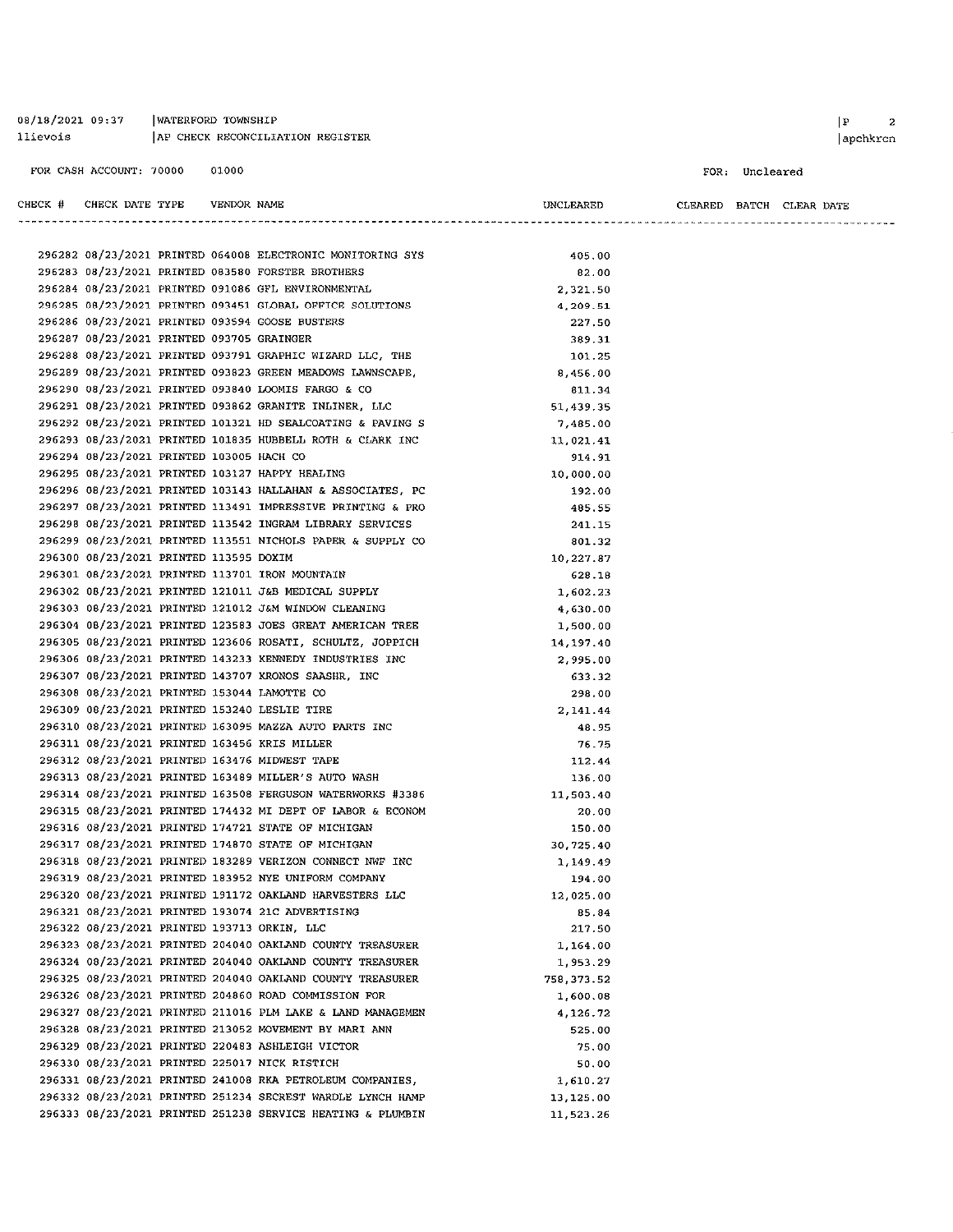| AP CHECK RECONCILIATION REGISTER<br>llievois |                                              |       |  |                                                            | apchkrcn  |                          |                |  |  |  |
|----------------------------------------------|----------------------------------------------|-------|--|------------------------------------------------------------|-----------|--------------------------|----------------|--|--|--|
| FOR CASH ACCOUNT: 70000                      |                                              | 01000 |  |                                                            |           |                          | FOR: Uncleared |  |  |  |
|                                              | CHECK # CHECK DATE TYPE VENDOR NAME          |       |  |                                                            | UNCLEARED | CLEARED BATCH CLEAR DATE |                |  |  |  |
|                                              |                                              |       |  |                                                            |           |                          |                |  |  |  |
|                                              |                                              |       |  | 296334 08/23/2021 PRINTED 251323 SHERWIN-WILLIAMS CO, THE  | 195.00    |                          |                |  |  |  |
|                                              |                                              |       |  | 296335 08/23/2021 PRINTED 253293 HOWARD L SHIFMAN, P.C.    | 9,500.00  |                          |                |  |  |  |
|                                              |                                              |       |  | 296336 08/23/2021 PRINTED 253447 SKULL ISLAND CAMP         | 600.00    |                          |                |  |  |  |
|                                              |                                              |       |  | 296337 08/23/2021 PRINTED 253512 SMART START MICHIGAN      | 2,483.00  |                          |                |  |  |  |
|                                              |                                              |       |  | 296338 08/23/2021 PRINTED 263006 TASER INTERNATIONAL       | 5,268.20  |                          |                |  |  |  |
|                                              |                                              |       |  | 296339 08/23/2021 PRINTED 263255 TESTAMERICA LABORATORIES  | 298.80    |                          |                |  |  |  |
|                                              |                                              |       |  | 296340 08/23/2021 PRINTED 263582 THOMSON REUTERS-WEST      | 440.64    |                          |                |  |  |  |
|                                              | 296341 08/23/2021 PRINTED 263737 TRUGREEN    |       |  |                                                            | 1,306.76  |                          |                |  |  |  |
|                                              |                                              |       |  | 296342 08/23/2021 PRINTED 273533 UNIFIRST CORP             | 546.30    |                          |                |  |  |  |
|                                              |                                              |       |  | 296343 08/23/2021 PRINTED 274551 UNIVERSAL LIFT PARTS, INC | 2,093.57  |                          |                |  |  |  |
|                                              |                                              |       |  | 296344 08/23/2021 PRINTED 283007 VANCES OUTDOORS, INC      | 13,115.00 |                          |                |  |  |  |
|                                              |                                              |       |  | 296345 08/23/2021 PRINTED 283247 VESCO OIL CORP            | 282.20    |                          |                |  |  |  |
|                                              |                                              |       |  | 296346 08/23/2021 PRINTED 291365 PRAXAIR DISTRIBUTION INC  | 252.96    |                          |                |  |  |  |
|                                              | 296347 08/23/2021 PRINTED 293270 JOYCE WEFEL |       |  |                                                            | 45.74     |                          |                |  |  |  |
|                                              |                                              |       |  | 296348 08/23/2021 PRINTED 293348 WHITLOCK BUSINESS SYSTEMS | 4,156.60  |                          |                |  |  |  |
|                                              |                                              |       |  | 296349 08/23/2021 PRINTED 293426 STACY WILLIAMS            | 31.97     |                          |                |  |  |  |
|                                              |                                              |       |  | 296350 08/23/2021 PRINTED 293605 WORLDWIDE INTERPRETERS IN | 140.00    |                          |                |  |  |  |
|                                              |                                              |       |  | 296351 08/23/2021 PRINTED 304930 WATERFORD TOWNSHIP DPW    | 9.859.40  |                          |                |  |  |  |

124 CHECKS CASH ACCOUNT TOTAL 1,138,770.69

296352 08/23/2021 PRINTED 500483 CSG FORTE PAYMENTS INC

296353 08/23/2021 PRINTED 500518 CUMMINS INC

08/18/2021 09:37 | WATERFORD TOWNSHIP

 $.00$ 

580.00

1,820.00

 $|P|$  3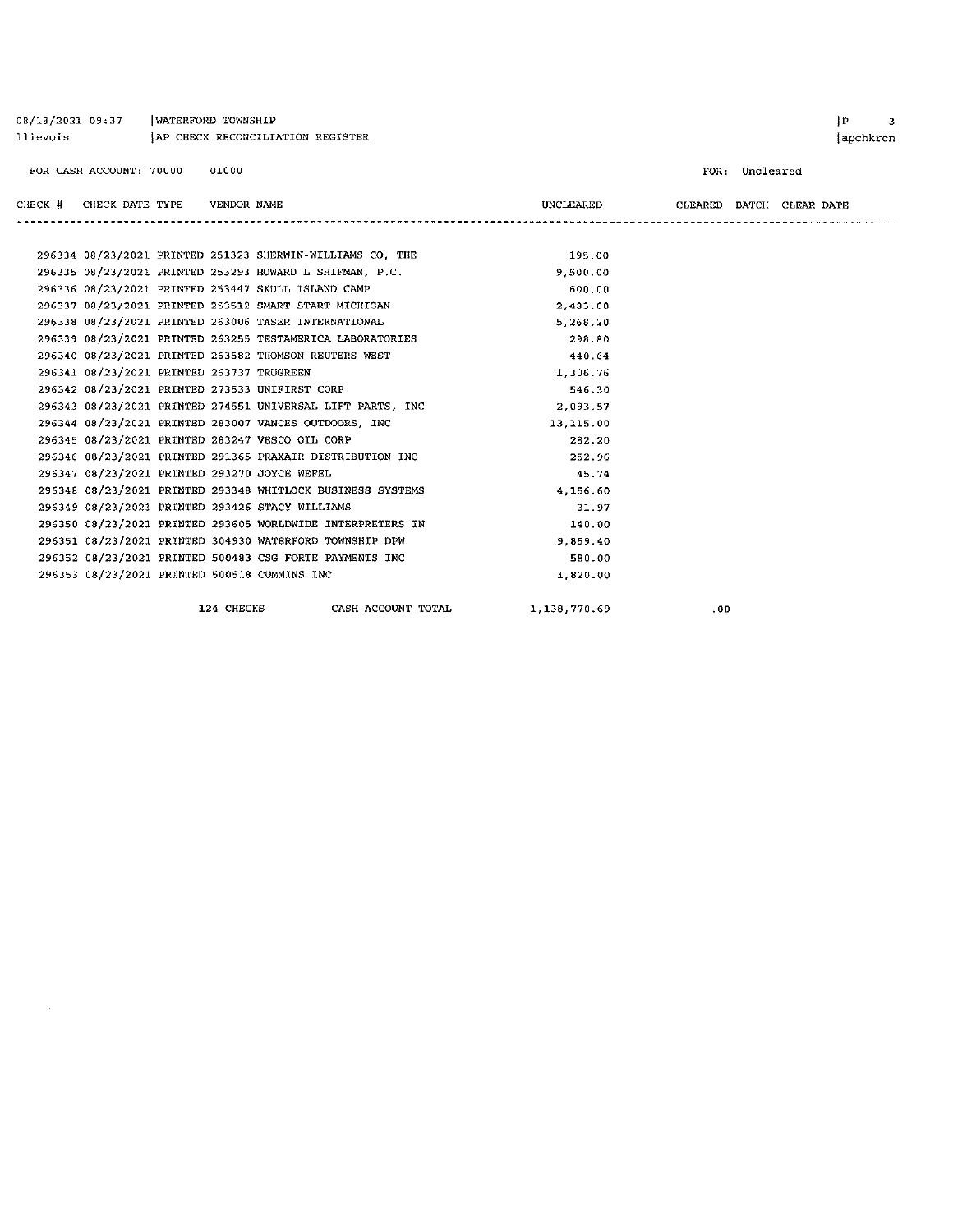Checks Already Maileel.<br>III REGISTER Aug 10-> Aug 18  $\sqrt{\alpha}$ 

**VENDOR NAME** 

#### 08/18/2021 09:38 | WATERFORD TOWNSHIP AP CHECK RECONCILIATION REGISTER llievois

FOR CASH ACCOUNT: 70000 01000

CHECK # CHECK DATE TYPE

FOR: Uncleared

CLEARED BATCH CLEAR DATE

----------------------------------

 ${\small \textbf{UNCLEAREN}}$ 

-----------------------

 $\begin{bmatrix} P & 1 \end{bmatrix}$ apchkrcn

|  |                                             |  | 296172 08/10/2021 PRINTED 011119 A TO Z AUTO SALES INC     | 250.00    |  |
|--|---------------------------------------------|--|------------------------------------------------------------|-----------|--|
|  |                                             |  | 296173 08/10/2021 PRINTED 013666 APOLLO FIRE APPARATUS     | 362.63    |  |
|  | 296174 08/10/2021 PRINTED 013801 AT&T       |  |                                                            | 223.48    |  |
|  |                                             |  | 296175 08/10/2021 PRINTED 014474 ALCOHOL DRUG ADMINISTRATI | 1,271.00  |  |
|  |                                             |  | 296176 08/10/2021 PRINTED 023046 BARTELLI'S BANQUETS & CAT | 1,500.00  |  |
|  |                                             |  | 296177 08/10/2021 PRINTED 023068 K & Q LAW, PC             | 400.00    |  |
|  | 296178 08/10/2021 PRINTED 041124 CMHA       |  |                                                            | 150.00    |  |
|  |                                             |  | 296179 08/10/2021 PRINTED 043626 CONSUMERS ENERGY          | 4,156.46  |  |
|  |                                             |  |                                                            | 69,889.79 |  |
|  | 296180 08/10/2021 PRINTED 051007 DTE ENERGY |  |                                                            |           |  |
|  | 296181 08/10/2021 PRINTED 053253 DTE ENERGY |  |                                                            | 14,880.33 |  |
|  |                                             |  | 296182 08/10/2021 PRINTED 053868 KEVIN AND DARLENE DYSARCZ | 1,124.82  |  |
|  |                                             |  | 296183 08/10/2021 PRINTED 063948 EXOTIC FIREWORKS          | 500.00    |  |
|  | 296184 08/10/2021 PRINTED 073010 SCOTT ALEF |  |                                                            | 98.55     |  |
|  |                                             |  | 296185 08/10/2021 PRINTED 093702 JUDITH GRACEY             | 100.00    |  |
|  |                                             |  | 296186 08/10/2021 PRINTED 101579 KATHY HUNTER              | 300.00    |  |
|  |                                             |  | 296187 08/10/2021 PRINTED 103584 JOHN H HOLMES             | 350.00    |  |
|  |                                             |  | 296188 08/10/2021 PRINTED 123023 JAIL ALTERNATIVES FOR MIC | 596.00    |  |
|  |                                             |  | 296189 08/10/2021 PRINTED 123585 CHARESA JOHNSON           | 75.00     |  |
|  |                                             |  | 296190 08/10/2021 PRINTED 143019 MARSHA KOSMATKA           | 300.00    |  |
|  | 296191 08/10/2021 PRINTED 163454 MI PHO INC |  |                                                            | 2,536.00  |  |
|  |                                             |  | 296192 08/10/2021 PRINTED 163485 PAULETTE MICHEL LOFTIN    | 100.00    |  |
|  |                                             |  | 296193 08/10/2021 PRINTED 193006 OAKLAND THEATRE ARTS GUIL | 2,000.00  |  |
|  | 296194 08/10/2021 PRINTED 193713 ORKIN, LLC |  |                                                            | 584.00    |  |
|  |                                             |  | 296195 08/10/2021 PRINTED 204910 OAKLAND CNTY TREASURERS O | 237.57    |  |
|  |                                             |  | 296196 08/10/2021 PRINTED 213608 SCOTT POWERS              | 300.00    |  |
|  |                                             |  | 296197 08/10/2021 PRINTED 253872 SQUARE ONE EATS & TREATS  | 3,500.00  |  |
|  |                                             |  | 296198 08/10/2021 PRINTED 254816 RICHARD STRENGER          | 300.00    |  |
|  |                                             |  | 296199 08/10/2021 PRINTED 263358 DAVID & TAMMY THOMAS      | 300.00    |  |
|  | 296200 08/10/2021 PRINTED 263737 TRUGREEN   |  |                                                            | 86.26     |  |
|  |                                             |  | 296201 08/10/2021 PRINTED 283242 VERIZON WIRELESS          | 225.30    |  |
|  |                                             |  | 296202 08/10/2021 PRINTED 283242 VERIZON WIRELESS          | 1,081.62  |  |
|  |                                             |  | 296203 08/10/2021 PRINTED 283242 VERIZON WIRELESS          | 1,193.98  |  |
|  |                                             |  | 296204 08/10/2021 PRINTED 283242 VERIZON WIRELESS          | 1,826.58  |  |
|  | 296205 08/17/2021 PRINTED 011790 AT&T       |  |                                                            | 138.72    |  |
|  | 296206 08/17/2021 PRINTED 011790 AT&T       |  |                                                            | 148.71    |  |
|  |                                             |  |                                                            |           |  |
|  |                                             |  | 296207 08/17/2021 PRINTED 043134 CAMBRIDGE CONSULTING GROU | 648.00    |  |
|  |                                             |  | 296208 08/17/2021 PRINTED 043626 CONSUMERS ENERGY          | 236.48    |  |
|  |                                             |  | 296209 08/17/2021 PRINTED 053253 DTE ENERGY                | 7,776.13  |  |
|  |                                             |  | 296210 08/17/2021 PRINTED 073090 GARY BRYAN                | 100.00    |  |
|  |                                             |  | 296211 08/17/2021 PRINTED 073469 TIMOTHY KRAMER            | 15.00     |  |
|  | 296212 08/17/2021 PRINTED 073715 MARK ROSS  |  |                                                            | 100.00    |  |
|  |                                             |  | 296213 08/17/2021 PRINTED 083466 FLEX ADMINISTRATORS INC   | 560.00    |  |
|  |                                             |  | 296214 08/17/2021 PRINTED 093702 JUDITH GRACEY             | 100.00    |  |
|  |                                             |  | 296215 08/17/2021 PRINTED 093823 GREEN MEADOWS LAWNSCAPE,  | 3,794.30  |  |
|  |                                             |  | 296216 08/17/2021 PRINTED 103841 HUTCHINSONS ELECTRIC INC  | 1,324.81  |  |
|  |                                             |  | 296217 08/17/2021 PRINTED 143022 TODD KALUZNY              | 350.00    |  |
|  |                                             |  | 296218 08/17/2021 PRINTED 163204 MEDIA NETWORK OF WATERFOR | 48,750.00 |  |
|  |                                             |  | 296219 08/17/2021 PRINTED 213608 SCOTT POWERS              | 350.00    |  |
|  |                                             |  | 296220 08/17/2021 PRINTED 213706 PROGRESSIVE               | 84.60     |  |
|  |                                             |  | 296221 08/17/2021 PRINTED 261106 T&M ASPHALT PAVING INC    | 50,204.77 |  |
|  |                                             |  | 296222 08/17/2021 PRINTED 261201 RONALD TENO               | 615.00    |  |
|  |                                             |  | 296223 08/17/2021 PRINTED 263399 TOTAL SECURITY SOLUTIONS  | 7,255.00  |  |
|  |                                             |  |                                                            |           |  |